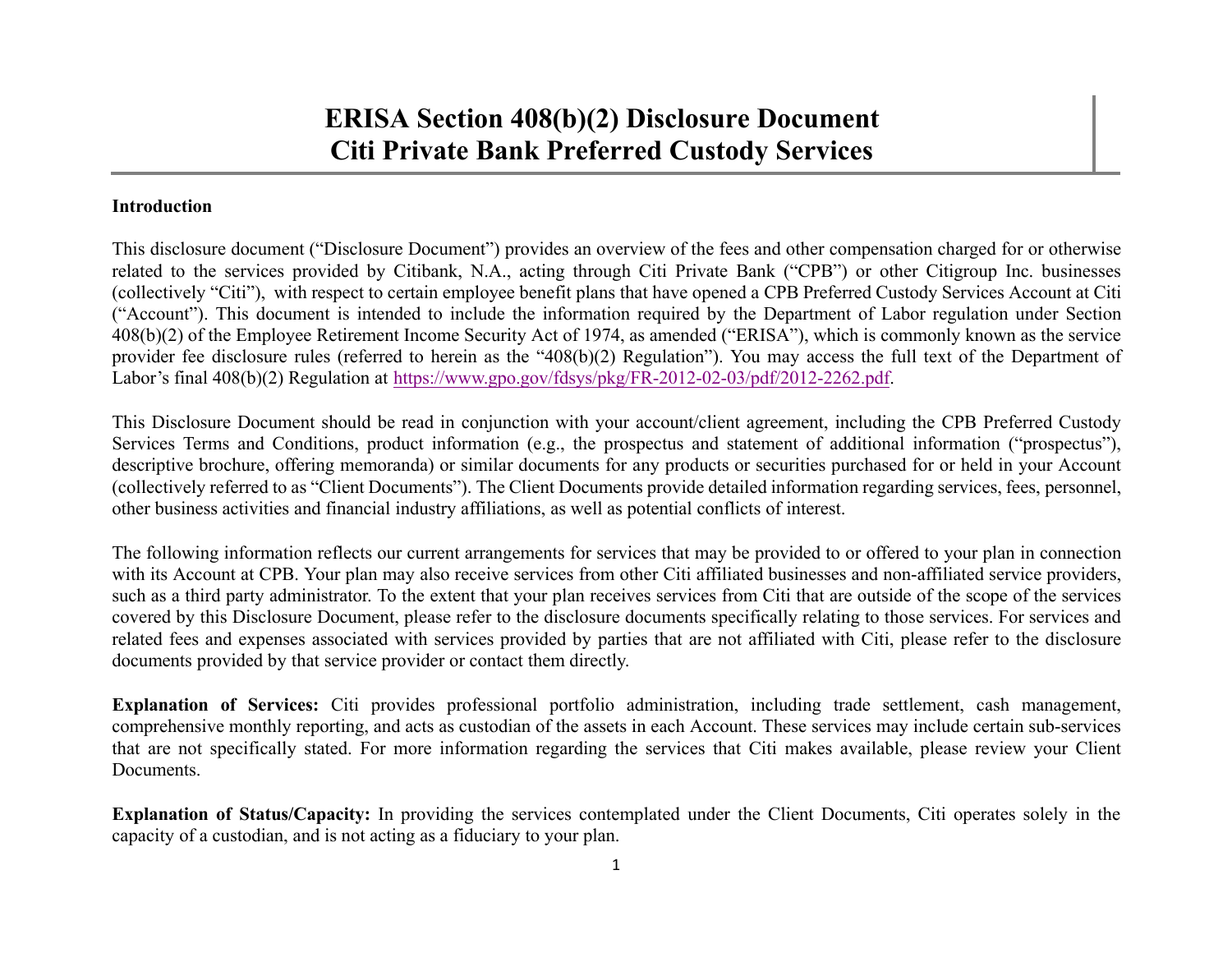### **Explanation of types of compensation:**

- **Direct Compensation** means payments made directly by the plan for services rendered to the plan. Direct compensation disclosed in this Disclosure Document are dollar amounts earned and retained by Citi on <sup>a</sup> cash basis.
- Indirect Compensation means compensation received from sources other than directly from the plan or plan sponsor in connection with the services provided to the plan. In certain circumstances, the paymen<sup>t</sup> of indirect compensation to Citi may depend on several factors, including the elapsed time period during which assets are held at Citi.

### **Direct Compensation**

Pursuant to the Client Documents, the Account is subject to several types of fees that are charged to and deducted directly from the Account. In addition, your Account may be charged for third-party expenses, disbursements and assessments incurred or charged in connection with your Account, such as placement fees, which will be reported on your monthly account statement. For more information, see your CPB Preferred Custody Services Schedule of Fees which is par<sup>t</sup> of your Preferred Custody Services Terms and Conditions.

| <b>Fee Type</b> | <b>Description</b>                      | <b>Payment Method</b>   | <b>Rate/Value</b>     |
|-----------------|-----------------------------------------|-------------------------|-----------------------|
|                 |                                         |                         |                       |
| Service         | Fees for Services including:            | Fees for each           | See your CPB          |
| Fees            | <b>Standard Domestic Fee</b>            | Account will be         | Preferred Custody     |
|                 | <b>Standard Transaction</b>             | deducted on a           | Services Fee          |
|                 | Processing Fee                          | monthly basis in        | Schedule which is     |
|                 | <b>Standard Global Fee</b><br>$\bullet$ | accordance with         | part of your          |
|                 | • Standard Global                       | your Preferred          | Preferred Custody     |
|                 | <b>Transaction Processing Fee</b>       | <b>Custody Services</b> | <b>Services Terms</b> |
|                 | Special Services (Optional)             | Terms and               | and Conditions.       |
|                 | for year-end tax reporting              | Conditions.             |                       |

### **Indirect Compensation Paid from Sources Other than the Plan**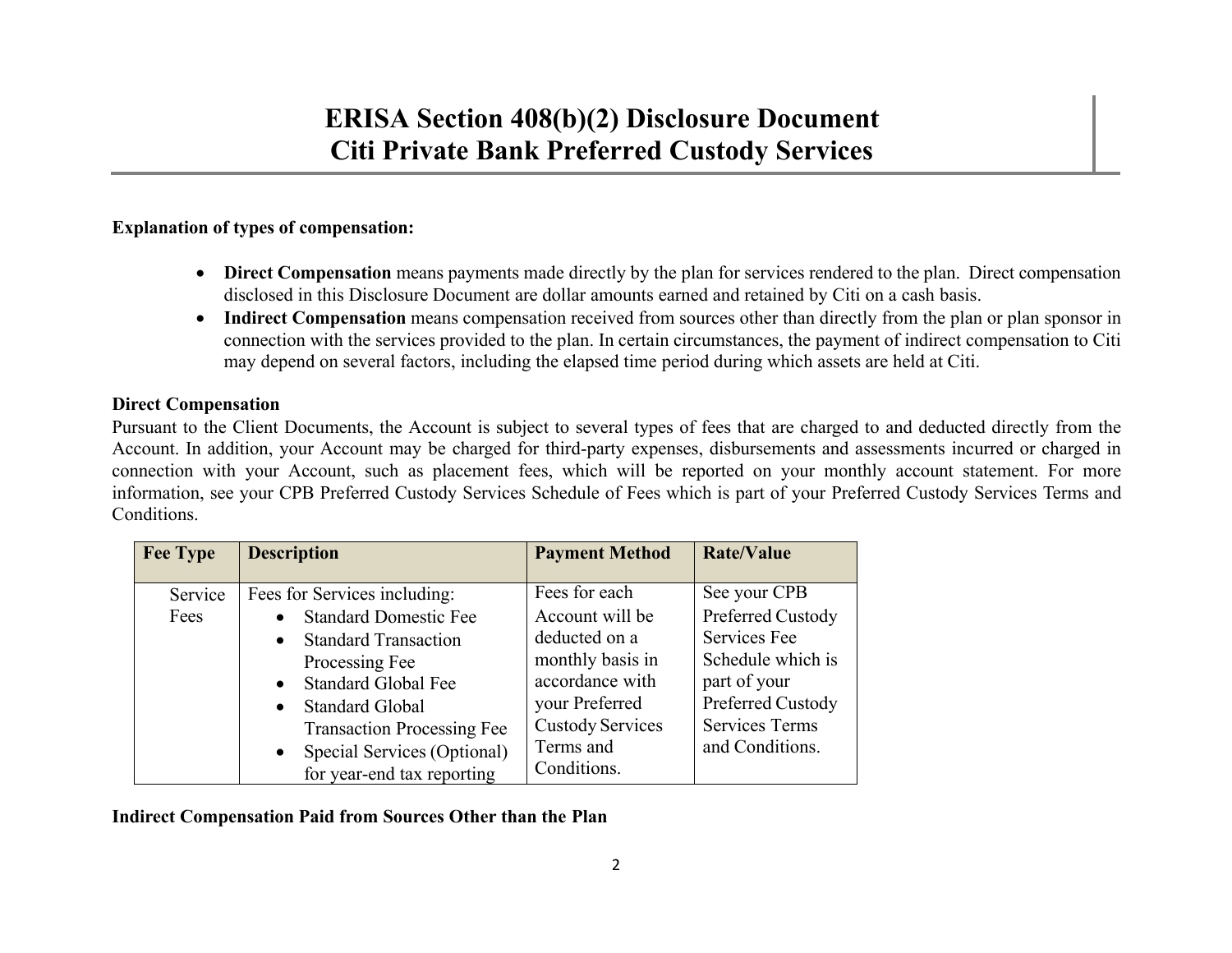*Mutual Fund Investments:* Citi may receive compensation from mutual funds and their affiliates in connection with CPB client investments in such mutual fund shares. The types of payments are:

- **12b-1 Fees/Selling Fees** These fees are charged against the assets of the mutual fund on <sup>a</sup> continuing basis as compensation for providing certain administrative services. These fees are described in the mutual fund's prospectus.
- $\bullet$ **Shareholder Servicing Fees/Trailers** – These fees are charged against the assets of the mutual fund on a continuing basis as compensation for providing certain shareholder services, such as maintaining call centers, keeping shareholder records and responding to shareholder requests. These fees are described in the mutual fund's prospectus as "other expenses".

*Mutual Fund Support Fees/Revenue Sharing:* From each mutual fund family offering, Citi seeks to collect <sup>a</sup> mutual fund suppor<sup>t</sup> fee, or what has come to be called <sup>a</sup> revenue-sharing payment. These revenue-sharing payments are in addition to the 12b-1 fees, applicable redemption fees and contingent deferred sales charges, and other fees and expenses disclosed in the mutual fund's prospectus fee table. Revenue-sharing payments are paid out of the investment adviser's (or other mutual fund affiliate's) revenues or profits and not from the mutual fund's assets. However, mutual fund affiliate revenues or profits may in par<sup>t</sup> be derived from fees earned for services provided to and paid for by the mutual fund. No portion of these revenue sharing payments is made by means of brokerage commissions generated by the mutual fund.

Currently, the revenue-sharing fee, calculated monthly, charged to mutual fund families by Citi, may be from 0.05% to 0.20% with respec<sup>t</sup> to the assets of clients of CPB invested in the applicable mutual fund, payable to Citi from the mutual fund management company. For more information regarding revenue sharing, please refer to the "Revenue-Sharing Payments" section of the Preferred Custody Services Terms and Conditions and the prospectus for such mutual fund.

*Investments in Alternatives, Including Hedge Funds:* Citi may receive compensation from and with respec<sup>t</sup> to client investments in alternative investments, including hedge funds and other types of non-registered investment funds or products. These include investments in HedgeForum hedge funds (a program offered by Citi), certain hedge fund of funds, certain private equity and real estate investments funds (REITs), and certain co-investment transactions. These fees are specified in the investment's applicable offering documents (e.g., the offering memorandum, the "red herring", prospectuses, partnership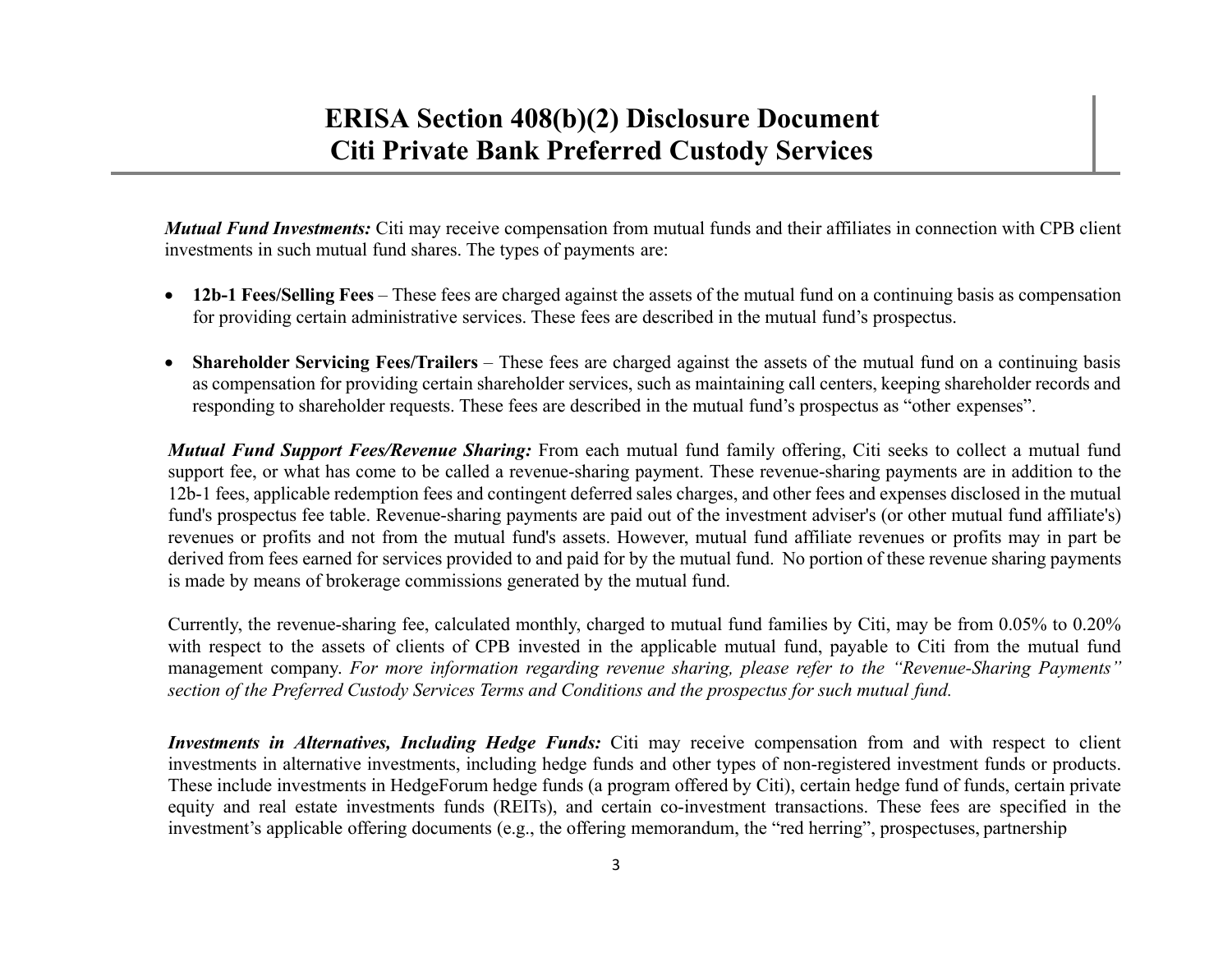agreement, subscription agreemen<sup>t</sup> and related documents) and may include placement fees, distribution/investor servicing fees, managemen<sup>t</sup> and advisory fees, incentive fees, referral fees and co-investment fees. *For more information regarding these fees* and how they may apply to a specific investment fund, please review the offering documents for the particular investment.

*Benefits from Bank Deposits:* Citi obtains financial benefits attributable to the Account's cash balances invested in Citi deposits. This is because Citi may invest these cash balances or use them to fund certain of its business activities, whereby Citi keeps the difference between any interest paid to the Account and other costs incurred by it with respec<sup>t</sup> to these cash balances and the interest or other income earned on its loans, investments and other assets obtained with the use of these cash balances.

**Termination Fee:** None.

### **Additional disclosures regarding compensation that may be received by Citi or related parties**

Citi or a related party may receive other forms of compensation not described above. Generally, these payments are not attributable to any individual account or client.

**Marketing Support, Conferences, Sales Meetings, and Similar Activities:** Citi may receive marketing and training suppor<sup>t</sup> payments, conference subsidies, and other types of financial and non-financial compensation and incentives from mutual fund companies, insurance and annuity companies and other investment product distributors, investment advisors, broker-dealers and other vendors to suppor<sup>t</sup> the sale of their products and services to Citi clients. These payments may include reimbursement for Citi's participation in sales meetings, seminars and conferences held in the normal course of business. These payments may also include reimbursements for costs and expenses incurred by Citi in sponsoring conferences, meetings and similar activities. These payments are received by Citi in connection with all of its client accounts and are not dependent on or related to the amount of assets invested in your Account. Because they are based on all of Citi's client accounts that may invest in such product, they cannot reasonably be allocated to any particular account. The providers independently decide what they will spend on these types of activities and do not share this information with Citi subject to regulatory guidelines and Citi policies. The amount of any expense reimbursement or paymen<sup>t</sup> to Citi is dependent on which activities Citi participates in or sponsors, the amount of that participation, prior sales and asset levels and other factors and is determined by the provider.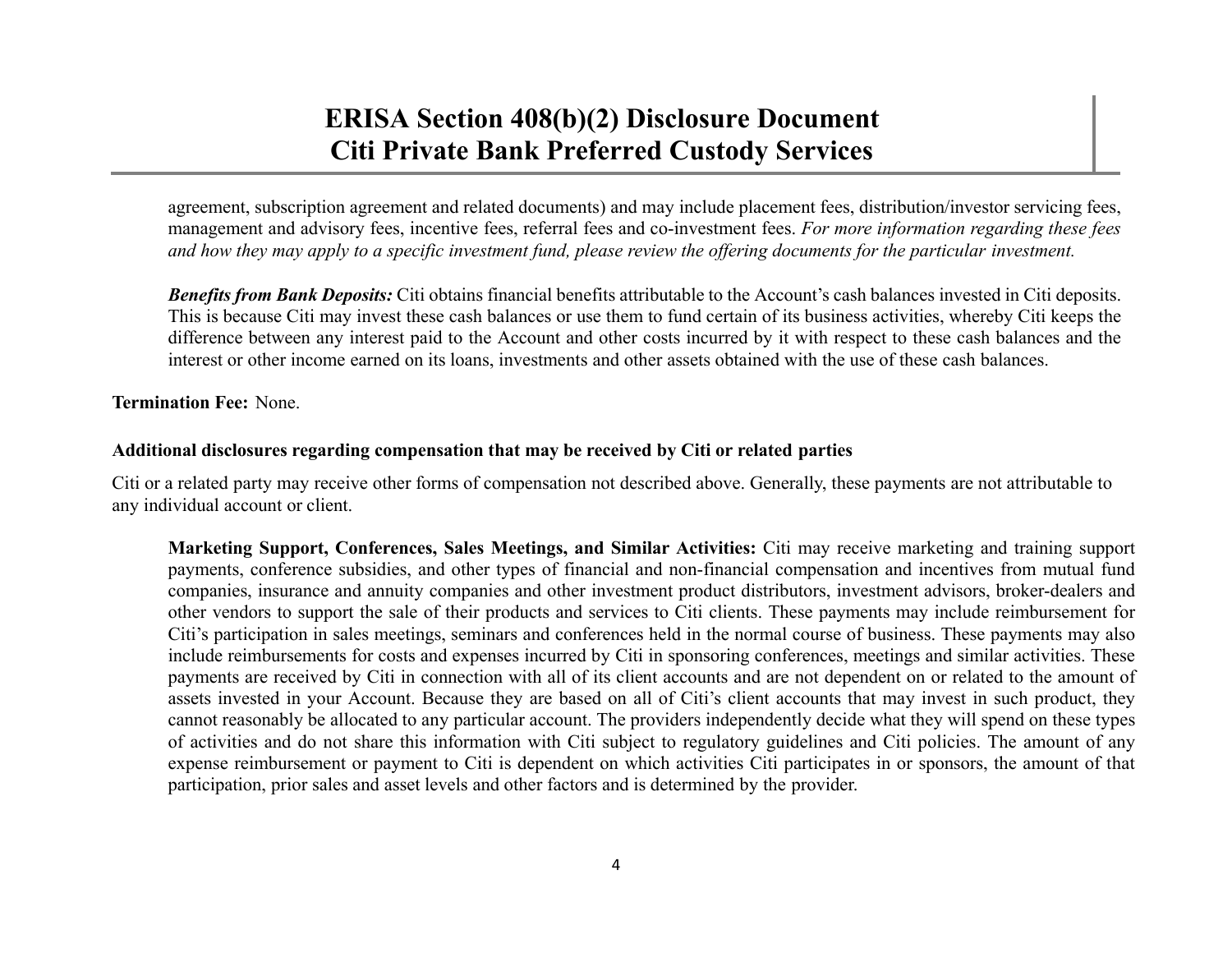#### **Other compensation paid to Citi affiliates**

Citi provides <sup>a</sup> wide range of services within the financial industry. Citi businesses, including but not limited to, Citi Transaction Services, may receive from certain mutual funds, providers of annuities, sponsors of alternative investments (e.g., hedge funds) or similar products, compensation in the form of commissions and other fees for providing traditional brokerage services (e.g., transaction fees, research and advisory support, purchases and sales of securities for fund portfolios), and payments for administration, custody, transfer agency, fund accounting and administration, print mail services and distribution, and other services provided directly to such mutual funds, annuity provider, alternative investment or similar product. Citi may also provide other administrative services through one or more businesses for client investments in private equity and other alternative investments. These services are provided pursuan<sup>t</sup> to agreements entered into by the Citi business and the mutual fund, annuity provider (or their sponsor or affiliate), sponsor of <sup>a</sup> private equity vehicle or alternative investment, or similar party that are unrelated to the Account or the products or securities held therein. These fees and expenses paid for these services are reflected in the product's expense ratio and investment return, or as otherwise determined by the mutual fund, annuity provider (or their sponsor affiliate), sponsor of <sup>a</sup> private equity or alternative investment, or similar party. Citi believes these fees and expenses are ordinary and necessary expenses incurred by the mutual fund, annuity provider (or their sponsor or affiliate), sponsor of <sup>a</sup> private equity vehicle or alternative investment, or similar person themselves and do not constitute direct or indirect fees subject to disclosure under the 408(b)(2) Regulation or because no indirect compensation is received by Citi in connection with the provision of these services. Citi (either directly or indirectly through its affiliates) will from time to time negotiate with service providers to achieve cost savings or other improved terms for services covered by <sup>a</sup> client's fees and charges. Any cost savings or other advantages achieved may differ by product line or distribution channel, and Citi or its affiliate sometimes will not pass along the savings or other benefits to clients. In such cases, only Citi and/or one of its affiliates will benefit. *For more* information, refer to the prospectus (and SAI), offering memoranda or similar document for such mutual fund, annuity or similar *security or product.*

### **Receipt of Gifts, Gratuities and Nonmonetary Compensation by Citi**

From time to time, third-party vendors (such as investment product distributors and providers, mutual fund companies, brokerdealers, wholesalers, etc.) may provide Citi with non-monetary gifts and gratuities, such as promotional items (i.e., coffee mugs, calendars or gift baskets), meals, entertainment and access to certain industry related conferences or other events (collectively, "gifts"). Citi has implemented policies and procedures to help ensure compliance with all applicable laws and regulations (including the U.S. Bank Bribery Act and the U.S. Foreign Corrupt Practices Act). These are intended to ensure that Citi and its employees worldwide avoid actual or perceived conflicts of interest when giving or receiving gifts and entertainment from relevant parties. 5